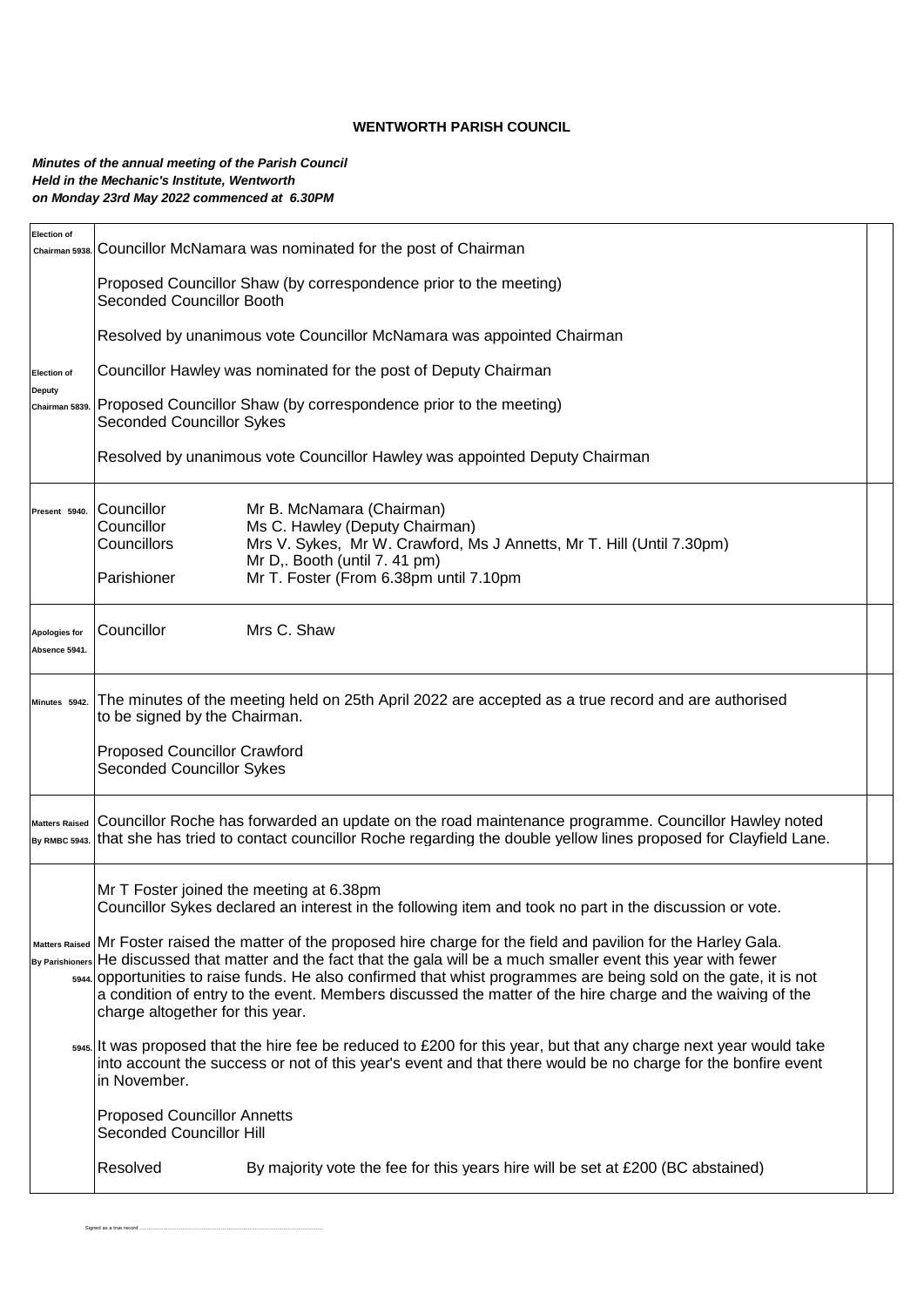|                       | <sub>5946</sub> Mr Foster thanked members for their support and noted that they were welcome to attend any gala committee<br>meeting.                                                                                                                                                                                                                                                                                                                                                                                                                                                     |                                                                                                                                             |                                                                         |                                                                                                                                                  |                                                                                                                                                                                                                                                                                                                                                                                                                             |  |  |  |
|-----------------------|-------------------------------------------------------------------------------------------------------------------------------------------------------------------------------------------------------------------------------------------------------------------------------------------------------------------------------------------------------------------------------------------------------------------------------------------------------------------------------------------------------------------------------------------------------------------------------------------|---------------------------------------------------------------------------------------------------------------------------------------------|-------------------------------------------------------------------------|--------------------------------------------------------------------------------------------------------------------------------------------------|-----------------------------------------------------------------------------------------------------------------------------------------------------------------------------------------------------------------------------------------------------------------------------------------------------------------------------------------------------------------------------------------------------------------------------|--|--|--|
|                       | Mr Foster left the meeting at 7.10pm                                                                                                                                                                                                                                                                                                                                                                                                                                                                                                                                                      |                                                                                                                                             |                                                                         |                                                                                                                                                  |                                                                                                                                                                                                                                                                                                                                                                                                                             |  |  |  |
| <b>Benches</b>        | Councillors Hill and Booth have proposed 2 new sites for additional benches and noted that the Estate has<br>5947. approved the style of the new bench at Barrow Hill. The bench was replace like for like due to the<br>proximity of the pavement and farm land as this style has a smaller footprint. The final 8 bench sites for<br>replacement this year have still not been finalised.<br>ss48. Eight of the approved style benches have been ordered, it was decided that as old benches are replaced<br>over the next few months, the old timber should be stored for the bonfire. |                                                                                                                                             |                                                                         |                                                                                                                                                  |                                                                                                                                                                                                                                                                                                                                                                                                                             |  |  |  |
| <b>Harley field</b>   | One quote to demolish the old score hut has been received so far, it was proposed that the best option is to<br>5949. demolish the hut, but leave the base as a site for a bench.                                                                                                                                                                                                                                                                                                                                                                                                         |                                                                                                                                             |                                                                         |                                                                                                                                                  |                                                                                                                                                                                                                                                                                                                                                                                                                             |  |  |  |
|                       | <b>Proposed Councillor McNamara</b><br><b>Seconded Councillor Sykes</b>                                                                                                                                                                                                                                                                                                                                                                                                                                                                                                                   |                                                                                                                                             |                                                                         |                                                                                                                                                  |                                                                                                                                                                                                                                                                                                                                                                                                                             |  |  |  |
|                       | Resolved<br>By unanimous vote, the old scoring hut at Harley is to be demolished and the base<br>made good                                                                                                                                                                                                                                                                                                                                                                                                                                                                                |                                                                                                                                             |                                                                         |                                                                                                                                                  |                                                                                                                                                                                                                                                                                                                                                                                                                             |  |  |  |
|                       | Councillor Booth left the meeting at 7.41pm                                                                                                                                                                                                                                                                                                                                                                                                                                                                                                                                               |                                                                                                                                             |                                                                         |                                                                                                                                                  |                                                                                                                                                                                                                                                                                                                                                                                                                             |  |  |  |
| <b>Football Teams</b> | The agreements for the coming season have been drawn up and will be issued in due course. It is<br>JH<br>5950. proposed to offer the Harley site to a second team.                                                                                                                                                                                                                                                                                                                                                                                                                        |                                                                                                                                             |                                                                         |                                                                                                                                                  |                                                                                                                                                                                                                                                                                                                                                                                                                             |  |  |  |
| Planning 5951.        |                                                                                                                                                                                                                                                                                                                                                                                                                                                                                                                                                                                           |                                                                                                                                             |                                                                         |                                                                                                                                                  | A planning application has been received for Hoodhill Road. No objections or concerns were raised.                                                                                                                                                                                                                                                                                                                          |  |  |  |
| <b>Cricket Clubs</b>  | A new agreement has been drawn up for the Thorncliffe & Wentworth club for the current season, this will be<br>5952 issued in due course.<br>JH                                                                                                                                                                                                                                                                                                                                                                                                                                           |                                                                                                                                             |                                                                         |                                                                                                                                                  |                                                                                                                                                                                                                                                                                                                                                                                                                             |  |  |  |
|                       |                                                                                                                                                                                                                                                                                                                                                                                                                                                                                                                                                                                           |                                                                                                                                             |                                                                         |                                                                                                                                                  | ssss. Harley CC has requested a meeting with the parish council, it is hoped that this can be arranged in early June.                                                                                                                                                                                                                                                                                                       |  |  |  |
| Finance               | 5954. The following cheques and direct debits were approved for May                                                                                                                                                                                                                                                                                                                                                                                                                                                                                                                       |                                                                                                                                             |                                                                         |                                                                                                                                                  |                                                                                                                                                                                                                                                                                                                                                                                                                             |  |  |  |
|                       | <b>Wentworth Builders</b><br><b>Business Stream</b><br>Pactek<br>Clerk<br><b>Clerk Benches</b><br><b>FWAT</b><br>Serversure<br>Gallagher's Insurance Brokers<br>C Austin<br><b>ICO</b><br><b>AWS</b><br>Everflow<br>J Torry<br><b>EON</b><br><b>EDF</b><br><b>Proposed Councillor Sykes</b><br><b>Seconded Councillor Crawford</b>                                                                                                                                                                                                                                                        | <b>BACS</b><br><b>BACS</b><br><b>BACS</b><br><b>BACS</b><br><b>BACS</b><br>1631<br>1632<br>1633<br>1634<br>DD<br>DD<br>DD<br>DD<br>DD<br>DD | £<br>£<br>£<br>£<br>£<br>£<br>£<br>£<br>£<br>£<br>£<br>£<br>£<br>£<br>£ | 924.00<br>21.55<br>449.71<br>1,114.96<br>3,192.00<br>385.00<br>8.40<br>2,738.88<br>150.00<br>35.00<br>838.80<br>16.49<br>35.00<br>18.24<br>11.00 | Wentworth pavilion, clear loft, locks, gate posts<br>Harley water charges<br>Showers Wentworth pavilion<br>Salary & Expenses April<br><b>Benches</b><br>Rent Wentworth field & Hether Naugh bus shelter<br>Domain name<br>Insurance premium<br>Internal audit fee<br>Renewal fee<br>Grounds maintenance May<br>Water charges May<br>Window cleaning May<br><b>Electricity charges May</b><br><b>Electricity charges May</b> |  |  |  |
|                       |                                                                                                                                                                                                                                                                                                                                                                                                                                                                                                                                                                                           |                                                                                                                                             |                                                                         |                                                                                                                                                  |                                                                                                                                                                                                                                                                                                                                                                                                                             |  |  |  |

Signed as a true record ...........